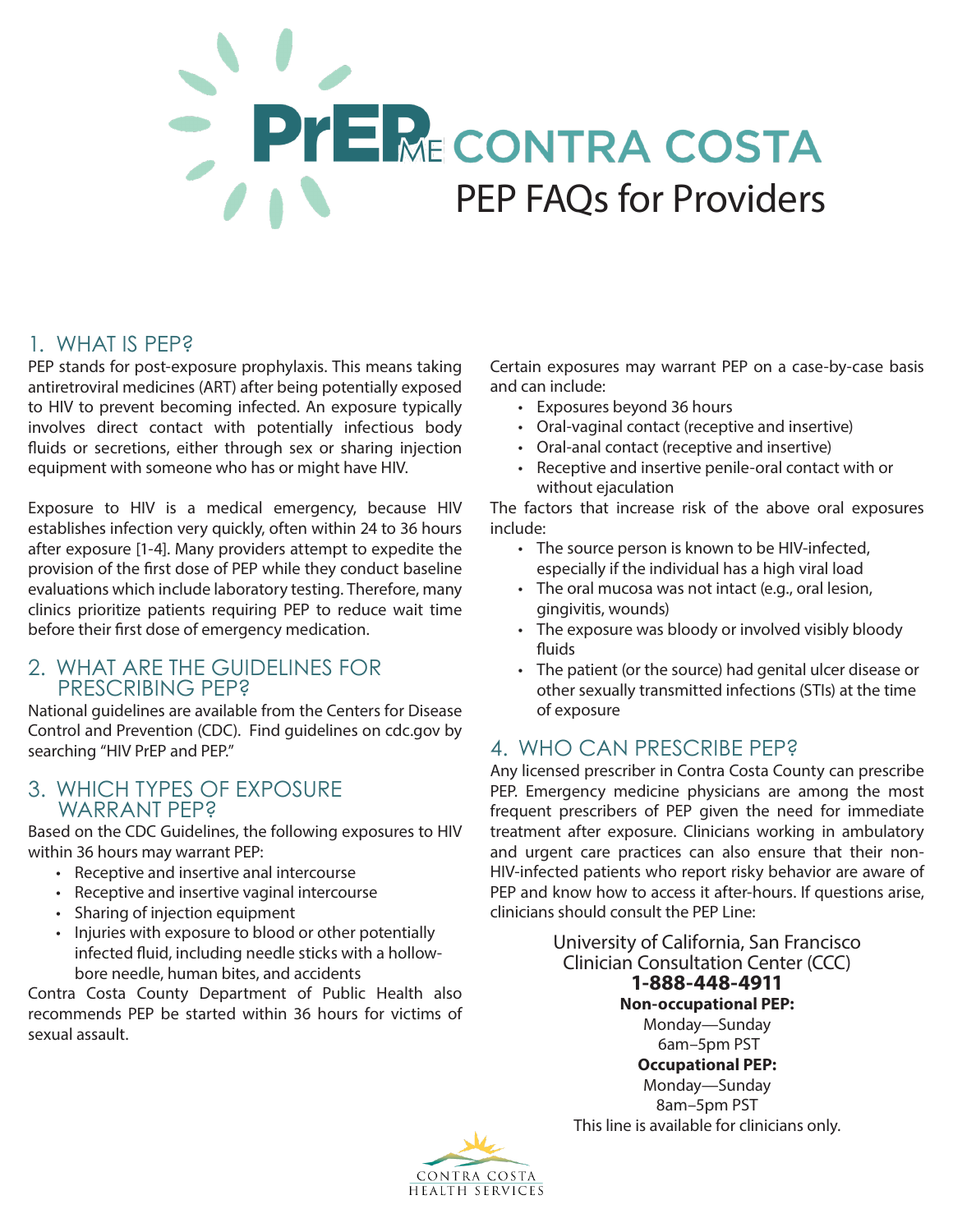#### 5. WHAT IS THE RECOMMENDED PEP REGIMEN?

#### **The preferred PEP regimen is:**

Tenofovir disoproxil fumarate 300 mg by mouth daily + Emtricitabine 200 mg by mouth daily\* PLUS Raltegravir 400 mg by mouth twice daily OR Dolutegravir 50 mg by mouth daily\* Lamivudine 300 mg by mouth daily may be substituted for emtricitabine. However, a fixed-dose combination is available when tenofovir is used with emtricitabine (Truvada 1 by mouth daily). This regimen is preferred because of its excellent side effect profile and limited drug-drug interactions. Limited resistance has been described to the integrase inhibitor class of antiretroviral, which includes raltegravir (lsentress) and dolutegravir (Tivicay).

Alternative regimens may be used in the setting of potential HIV resistance, toxicity risks, clinician preference or constraints on the availability of particular agents. Many clinicians successfully use elvitegravir as an integrase inhibitor in place of raltegravir or dolutegravir. Stribild is a once-a-day, fixed-dose combination of elvitegravir, tenofovir disoproxil fumarate, and emtricitabine, with cobicistat as a pharmacokinetic enhancer. This substitution facilitates adherence since it is administered as one tablet, once daily (versus the preferred PEP regimens shown above, which involve taking more than one tablet, possibly twice a day).

Recently, fixed-dose combinations similar to Truvada and Stribild have been approved for HIV treatment (Descovy and Genvoya, respectively), both of which include a novel, tenofovir pro-drug (tenofovir alafenamide) in addition to other medications. However, data are not available to support their routine use as PEP.

## 6. WHAT IS THE EVIDENCE BASE FOR PEP?

PEP was first attempted for HIV prevention in the 1980s among health care workers who experienced occupational exposures. At that time, only AZT (zidovudine) was available. Anecdotal evidence of success began to accumulate, leading to the first formal study of PEP effectiveness, a case-control study of occupational exposures. This study demonstrated an 81% reduction in HIV infection in those who received AZT alone compared with those who did not receive any treatment [8]. PEP was only proposed for non-occupational exposures more recently.

The additional evidence supporting PEP includes:

- Its biologic plausibility (based on animal studies) [1, 2]
- The efficacy of antiretroviral post-partum in reduction of mother-to-child transmission [3]
- Observational studies (such as data from existing PEP for non-occupational exposure programs) [4]

• Maintaining high levels of adherence is likely important; poor adherence was a risk for subsequent seroconversion in a retrospective analysis of PEP failures.

# 7. IS PEP SAFE?

Currently, the regimen is safe and well-tolerated [7, 8]. Patients usually experience only mild side effects on the preferred PEP regimen. Most importantly, PEP is only taken for 28 days. In almost all cases, the benefits of HIV prevention outweigh any other risks posed by the medication.

## 8. WHO IS NOT ELIGIBLE FOR PEP?

There are few absolute contraindications to the recommended PEP regimen. All medications in this regimen have minimal drug-drug interactions. In almost all cases, the first dose of a PEP regimen should be given and then further consultation obtained, such as through the CCC Line (888-448-4911).

If the person exposed to HIV is pregnant, expert consultation should be sought. In general, however, PEP is indicated at any time during pregnancy when a significant exposure has occurred, despite a theoretical risk to the woman and the fetus. The recommended PEP regimen remains the same. In people with compromised renal function (creatinine clearance <50mL/min), the dose of TDF-FTC must be adjusted. (See CDC guidelines.)

## 9. CAN ADOLESCENTS TAKE PEP?

PEP has been used safely among adolescents. As with every patient, but especially with younger adolescents:

- Carefully weigh the potential benefits and risks, including acquiring HIV infection.
- Make clear that the efficacy of PEP is highly dependent on strict adherence to medication.
- According to California state law, a minor 12 years of age or older may consent to medical care related to the diagnosis and/or treatment of HIV and other Sexually Transmitted Diseases.

It is critical that the initiation of PEP not be delayed while awaiting administrative guidance, given the time-limited efficacy of this intervention.

When parental or legal guardian consent cannot be obtained to initiate HIV PEP in a minor, PEP should be prescribed given the emergency nature of the indication. Parental/legal guardian consent is recommended, but not mandatory, to continue PEP beyond the first few hours/days. According to California state law, minors ages 12 or older, emancipated minors, married minors, and minors who are parents are able to consent to testing and treatment for HIV and other Sexually Transmitted Infections [9].

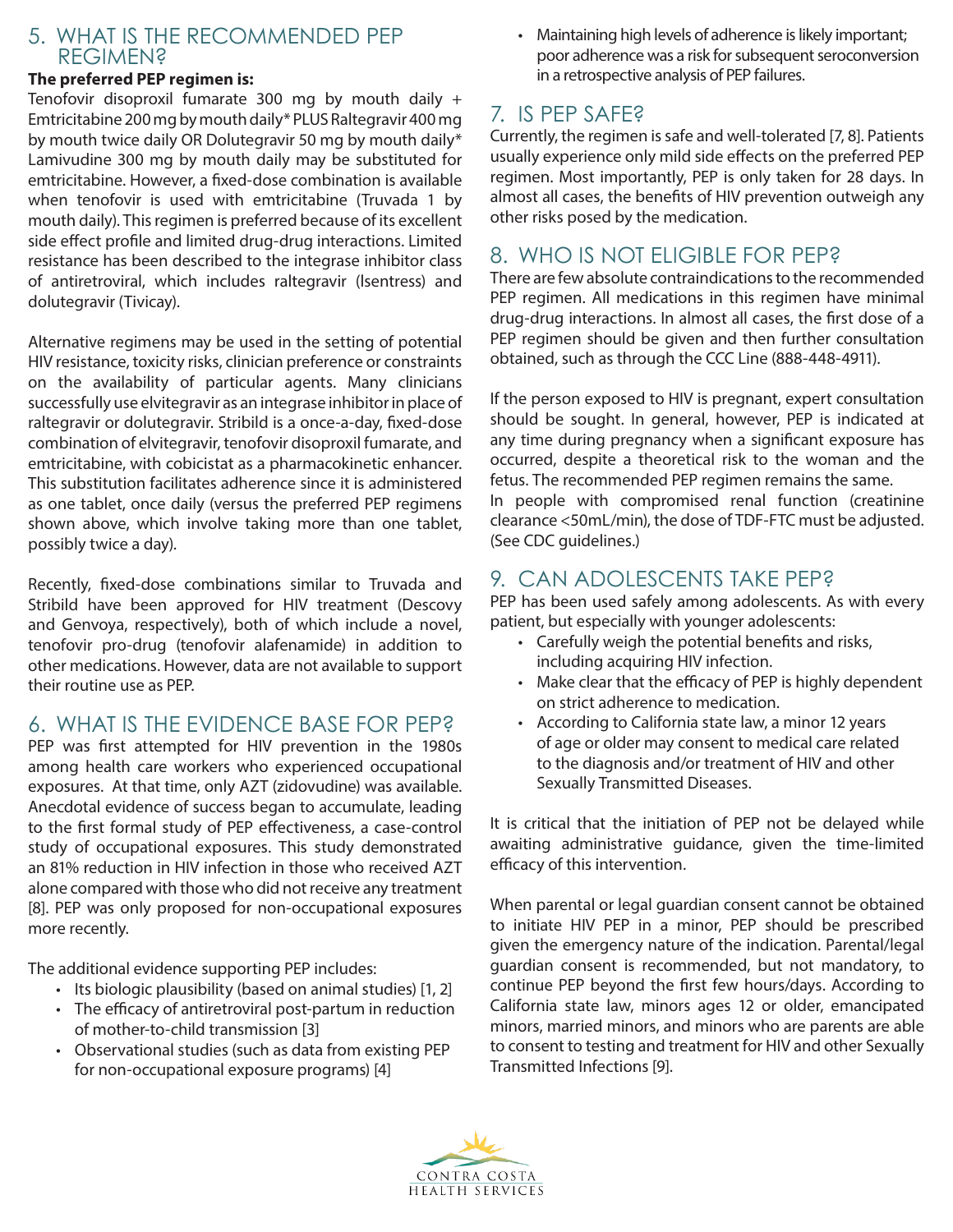### 10.WHAT BASELINE ASSESSMENT IS REQUIRED FOR INDIVIDUALS BEGINNING PEP?

CDC guidelines recommend the following baseline screening be conducted within three days of initiating PEP:

- HIV test [at baseline, rapid testing is acceptable, but whenever possible, exposed individuals should be tested with laboratory-based HIV antibody (Ab) and antigen (Ag) combination test (preferred) or antibody test (alternative if Ab/Ag combination test not available)]. All lab-based testing has a higher sensitivity than point-of-care/rapid tests.
- Pregnancy test (if applicable)
- AST and ALT
- Creatinine
- STI screening
	- » This should include both GC/CT NAAT testing (based on the site of exposure) and RPR testing
	- » Exposures related to sexual assault should undergo baseline STI screening at the discretion of the medical provider. According to California guidelines, these patients should be pre-treated for bacterial vaginosis, gonorrhea, chlamydia, syphilis, and trichomoniasis [10].
- Hepatitis B and C testing

### 11.WHAT ADDITIONAL SUPPORT IS REQUIRED FOR PATIENTS ON PEP?

Providers should maintain contact with their patients on PEP, either by telephone or in a clinic visit for the entire duration of PEP. This is both to ensure adherence and to facilitate followup HIV testing at 30 and 90 days. Patients should be counseled to take measures that reduce the risk of transmission during the 12-week follow-up period, such as using condoms consistently, avoiding pregnancy/breastfeeding, avoiding needle-sharing and refraining from donating blood, plasma, organs, tissue or sperm.

## 12.WILL PEP BE COVERED BY MY PATIENTS' HEALTH INSURANCE?

PEP is covered by most insurance, including Medicaid. Additionally, several programs help cover the cost of PEP and associated care. The programs below provide assistance to appropriate patients who are uninsured or underinsured, or who need financial assistance to pay for the medicine and copays. Providers can assist their patients by:

- Applying for assistance with medication co-pay if the patient is insured or
- Applying for complete coverage of the medication if the patient does not have insurance or needs financial assistance. Those earning <500% of the federal poverty level (in 2018, \$60,700 for a one-person household) are eligible.

The paperwork must be signed and submitted by a licensed clinical provider.

Gilead Advancing Access Program - Assists with coverage of Truvada (a fixed-dose combination of tenofovir disoproxil fumarate 300 mg + emtricitabine 200 mg) and of Stribild (a fixed-dose combination of tenofovir disoproxil fumarate 300 mg + emtricitabine 200 mg + cobicistat 150 mg + elvitegravir 150 mg).

For more information and the form, visit www.gileadadvancingaccess.com

Merck Patient Assistance Program and Savings Card— Assists with coverage of Isentress (raltegravir 400 mg) [Note: Medication provided under the patient assistance program is shipped from the West Coast. As a result, the patient must obtain an initial supply to start medication within 36 hours of exposure.]

For more information, visit www.merckhelps.com/docs/ SUP\_Enrollment\_Form\_English.pdf or www.isentress.com raltegravir/isentress/consumer/financial\_assistance\_for\_hiv\_ patients/

ViiV Healthcare Patient Assistance Program and Patient Savings Card—Assists with coverage of Tivicay (dolutegravir 50 mg). For more information, visit www.viivhealthcareforyou. com or www.mysupportcard.com

For more information: Go to https://cchealth.org/hiv/prep/ providers.php or email Contra Costa County Department of Public Health at prepme@hsd.cccounty.us

#### **REFERENCES**

- 13. Tsai CC, Follis KE, Sabo A, et al. Prevention of SIV infection in macaques by (R)-9-(2-phosphonylmethoxypropyl)adenine. Science 1995;270 (5239):1197-9.
- 14. Otten RA, Smith DK, Adams DR, et al. Efficacy of post exposure prophylaxis after intravaginal exposure of pig-tailed macaques to a human-derived retrovirus (human immunodeficiency virus type 2). J Virol 2000;74 (20):9771-5.
- 15. Wade NA, Birkhead GS, Warren BL, et al. Abbreviated regimens of zidovudine prophylaxis and perinatal transmission of the human immunodeficiency virus. The New England Journal of Medicine. 1998;339 (20):1409-14.
- 16. Schechter M, do Lago RF, Mendelsohn AB, et al. Praca Onze Study Team. Behavioral impact, acceptability, and HIV incidence among homosexual men with access to post exposure chemoprophylaxis for HIV. J Acquir Immun Defic Syndr. 2004; 35 (15):519-25.
- 17. Centers for Disease Control and Prevention (CDC), Updated Guidelines for Antiretroviral Post exposure Prophylaxis After Sexual, Injection Drug Use, or Other Non-occupational Exposure to HIV – United States, 2016. Atlanta, GA: US Department of Health and Human Services, CDC; 2016: available at http://stacks.cdc.gov/view/cdc/38856
- 18. 10. Michelle ER, Torsten BN, Jeffrey NM, et al. Seroconversion following Non-occupational Postexposure Prophylaxis against HIV. Clinical Infectious Diseases. 2005:1507.
- 19. 11. Mayer KH, Mimiaga MJ, Gelman M, Grasso C. Raltegravir, tenofovir DF, and emtricitabine for postexposure prophylaxis to prevent the sexual transmission of HIV: safety, tolerability, and adherence. J Acquir Immune Defic Syndr 2012; 59 (4):354-9.